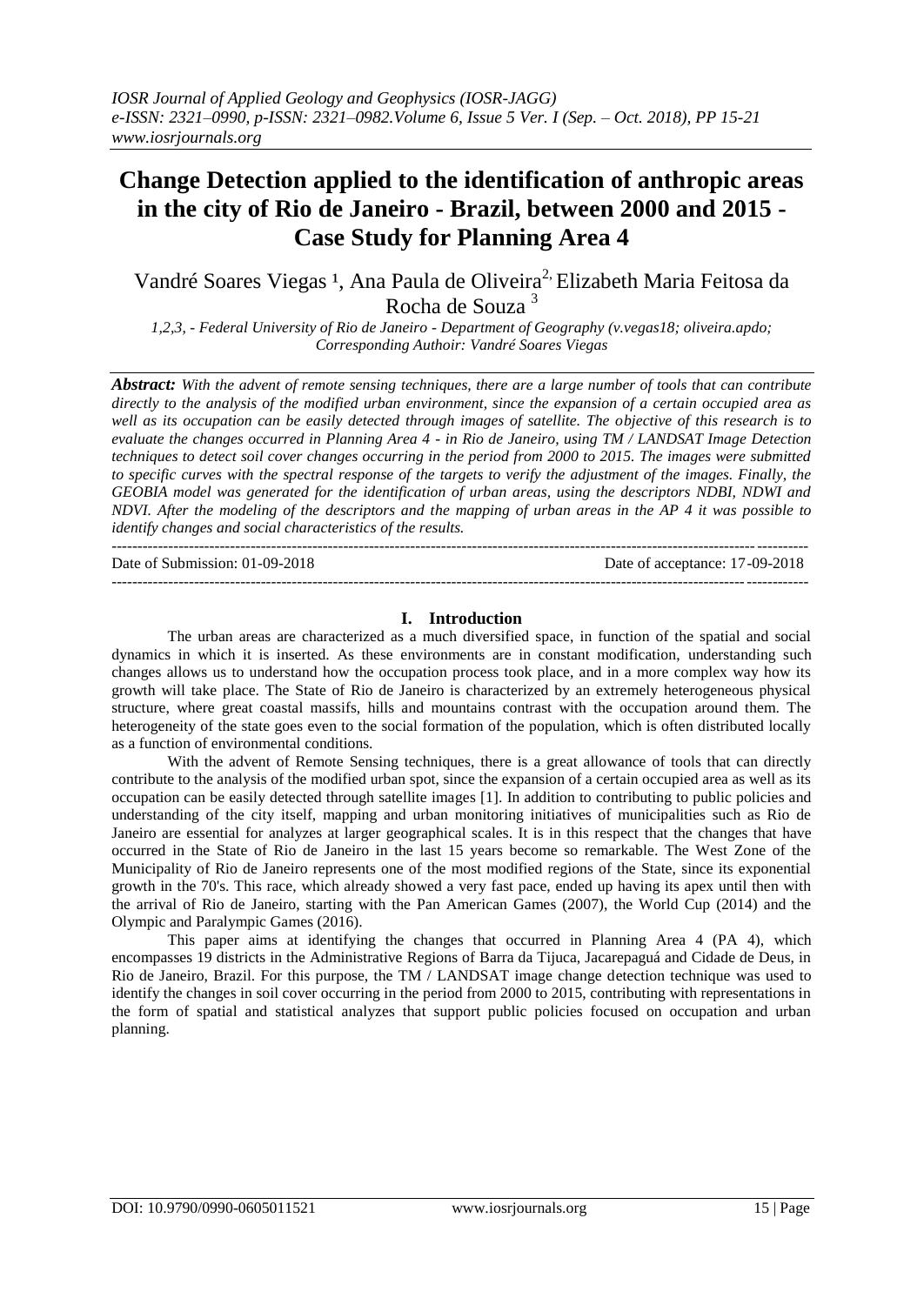# **II. Material And Methods**

The work methodology is divided between the stages of preprocessing, modeling of changes, as explained in Figure 1.



The methodology developed was initiated by the acquisition and processing of Landsat 5 and Landsat 8 images from the download available in the United States Geological Survey (USGS). The scenes were chosen for near periods, searching for seasonal equivalence and low clouds. The first stage consisted of the atmospheric correction of the images, aiming to attenuate the scattering and absorption effects caused by the atmosphere, which can alter the spectral response of the targets, especially when performing a multi-temporal study [2].

The subsequent process consists in the radiometric normalization of the images that have already been treated with respect to the atmospheric components. According to Ponzoni (2000), the normalization process is a relative calibration technique consisting of linear regression between multispectral images in a time series in relation to a reference image [3]. In the present work, the free software R. was used, opting for the distribution of 300 invariant points in the temporal clipping scattered throughout the scene, favoring most of the analyzed region, as well as its environments.

With the images already corrected, the process of classification of the images was started, aiming the detection of changes. Using the eCognition developer ® software, we chose to separate the general classes (water and others), since the main interest is to map what has changed between the dates and to evaluate the changes that have occurred. The detection of changes occurred from the subdivision of the classes change and not change and the differentiation of light and dark areas, because the applied models end up detecting differences in the shadows as change, but that in fact are only differences in the illumination of the place, to eliminate these problems we defined the hierarchy of classes presented in Figure 2.

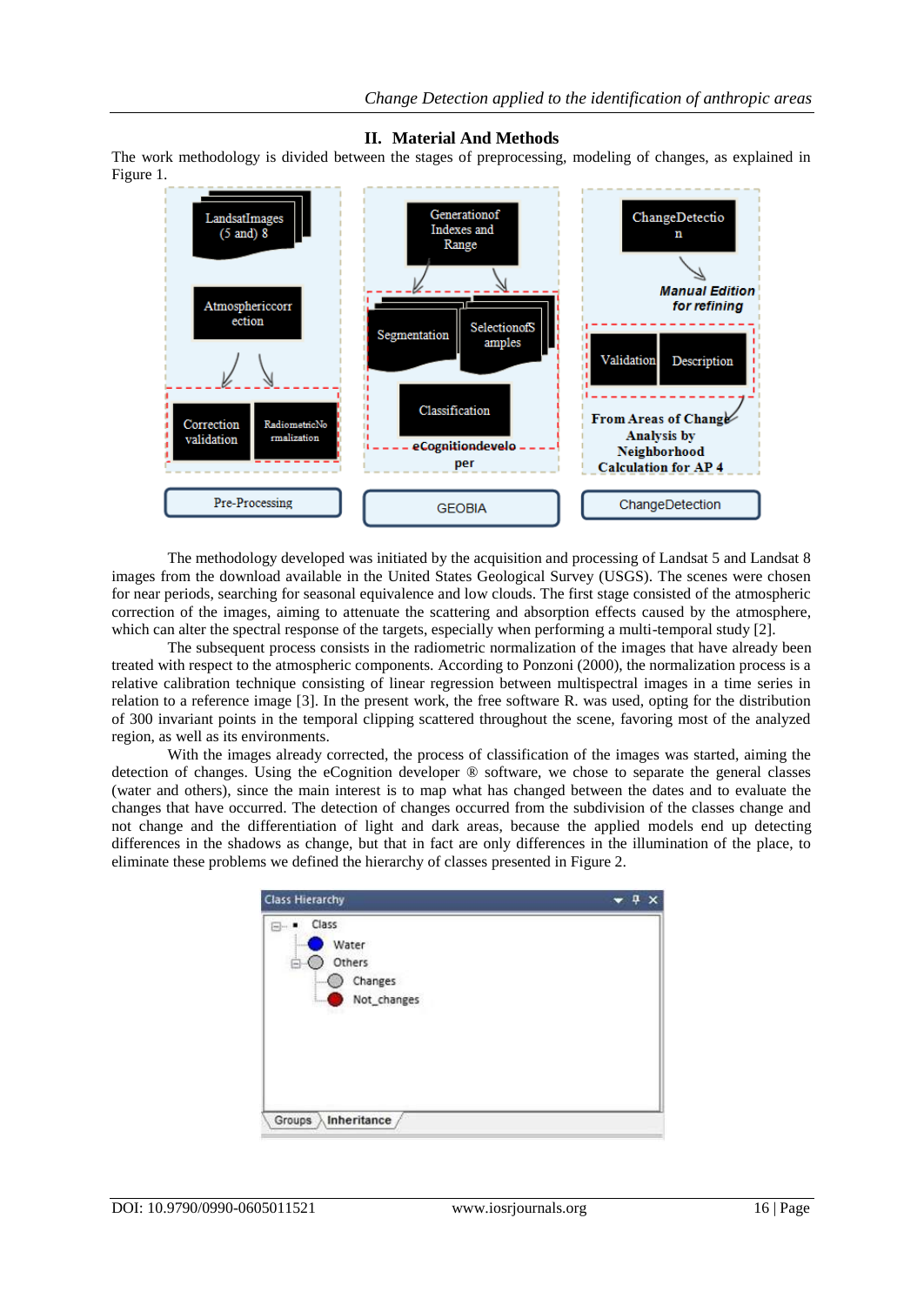Using the GEOBIA (Geographic Object-Based Image Analysis) approach, sampling was performed according to the choice of different descriptors, however when adopting basic classes it was preferred to follow the creation of individual specific indices able to differentiate the segments: urban, vegetation and water.

The descriptors chosen were the normalized difference indices capable of highlighting the chosen targets in the images, separated as follows: Normalized Difference Vegetation Index (NDVI), Normalized Difference Water Index (NDWI) and Index of Normalized Difference Built up Areas (NDBI).

From the calculations of these indexes, the tool Cell statistics in ArcGis 10.1 was used (defining as a range) a method that estimates the reach value that each pixel represents among the indexes generated from the images of the 4 dates used, generating 4 different ranges for each index. The "not change" class was modeled with the descriptors referring to the mean of the amplitude of the calculated indexes, NDVI and NDWI, while for the "change" class the inversion of the similarity of the "not\_change" class was attributed. The graphs of the chosen descriptors are shown in Figure 3.



**Figure 3** - Modeling Charts - NDVI and NDWI

These parameters were shown to be the most adequate for the differentiation of the targets in the images, including vegetation, water and non-agricultural anthropic areas (urban area, exposed soil and mining, for example). It is worth noting the good coverage found by the near infrared (NIR) bands, and also with adequate response of the amplitude of the NDVI and NDWI indices. The mapping was validated from 150 random points in the study area, based on Google Earth images for validation.

#### **III. Results**

Using the 2005 image, after the atmospheric correction, as a reference for radiometric normalization, it was possible to verify that the targets compared in the different images presented spectral responses consistent with the expected and according to the bibliographic review.

The graphs were elaborated according to the digital levels (Axis y) and the respective values for each band (Axis x), for both the TM sensor and the OLI, 6 bands were used, excluding the Landsat 8 thermal springs. Figure 4 illustrates the radiometric normalization validation graph for the Vegetation class. As the class analyzed is extremely homogeneous, as soon as the validation graph of the same tends to approach at all wavelengths, from this, it is also possible to affirm that the normalization process had its success.



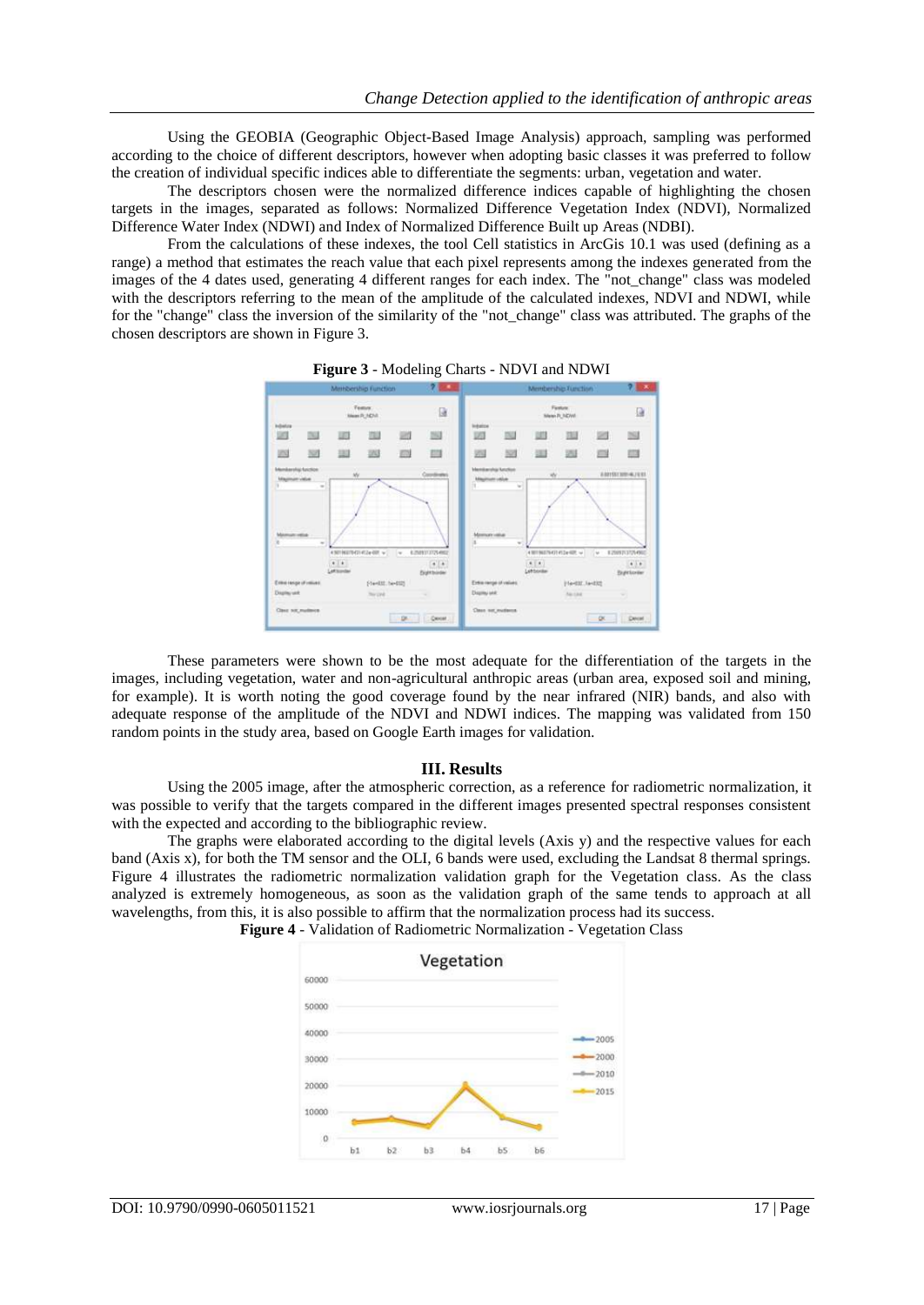For the "Urban" class, there is a greater differentiation between the images (Figure 5), a fact supported by the high heterogeneity of this class, mainly because of the coverage that composes them and the difference among dates spaced in 15 years, even though this is a small difference of be observed, corroborating with the adequacy of the curves also found in the vegetation class. It should be noted that the same graphical behavior, appropriate, had also been obtained for the Water class.



**Figure 5** - Validation of Radiometric Normalization - "Urban" Class

According to the classification made, the detection of changes was quite pertinent, as shown in Figure 6. Through the parameters used in the modeling, the final classification was shown to be adequate, visually illustrating the numerous changes that have occurred in recent years in the PA 4.

#### **Figure 6** - Areas of Changes in PA 4



Throughout PA 4, the area of change totaled 28.50 km², following some standards. Through tabular transformations, it is possible to verify the occurrence of particular change of each neighborhood of the Planning Area. The changes often occur at the intersection between two or more neighborhoods, as shown in Table 1. It was decided to analyze only those occurring within a single neighborhood, since a percentage of variation within a single locality is sought.

Some neighborhoods account for most of the changes that have occurred compared to others, no matter how natural, there is a clear direction for this expansion. In a simple relationship with the total area of change, it was possible to identify the percentage of changes, evidencing some disparity between the transition of the 15 years analyzed, this questioning instigated the idea of relating the changes occurred with other social indicators, such as income, supported In the case of 4 districts, with no intersection, they added approximately 66% of the total change of the Planning Area, as seen in Table 1. Table 2 lists the same districts with the Average Nominal Income category, which excludes residents with no income, obtained through the Warehouse of the Instituto Pereira Passos (IPP) [4].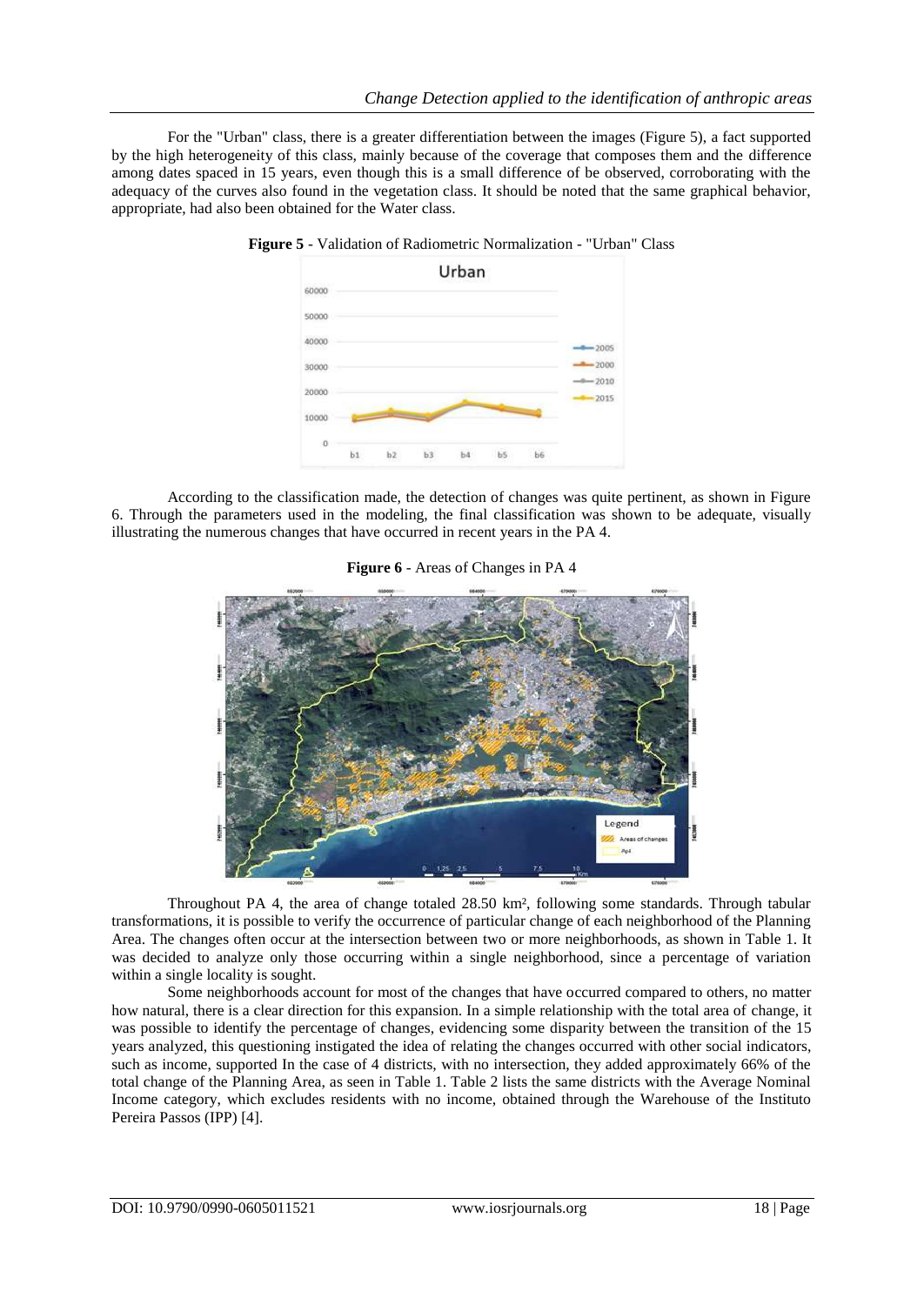| Neighborhood    | Change $(\% )$ | Neighborhood   | Change $(\% )$ |  |
|-----------------|----------------|----------------|----------------|--|
| Anil            | 1%             | Joá            | 1%             |  |
| Barra da Tijuca | 24%            | Pechinha       | 0%             |  |
| Camorim         | 2%             | PraçaSeca      | 1%             |  |
| Cidade de Deus  | 0%             | Recreio        | 22%            |  |
| Curicica        | 0%             | Tanque         | 1%             |  |
| Freguesia       | 2%             | Taguara        | 2%             |  |
| Gardênia Azul   | 0%             | Vargem Grande  | 4%             |  |
| Grumari         | 0%             | VargemPequena  | 4%             |  |
| Itanhangá       | 1%             | Vila Valqueire | 0%             |  |
| Jacarepaguá     | 20%            | Intersection   | 14%            |  |

**Table 1** - Percentage of Neighborhood Change in AP 4

| Neighborhood    | Average yield<br>Nominal (R\$) | Neighborhood   | Average yield<br>Nominal (R\$) |
|-----------------|--------------------------------|----------------|--------------------------------|
| Anil            | 1 500                          | Joá            | 7891                           |
| Barra da Tijuca | 6835                           | Pechinha       | 2465                           |
| Camorim         | 2 2 6 1                        | PracaSeca      | 1561                           |
| Cidade de Deus  | 823                            | Recreio        | 3 8 0 8                        |
| Curicica        | 1 271                          | Tanque         | 1467                           |
| Freguesia       | 2673                           | Taquara        | 1769                           |
| Gardênia Azul   | 1 0 6 9                        | Vargem Grande  | 1456                           |
| Grumari         | 571                            | VargemPequena  | 1 2 7 3                        |
| Itanhangá       | 1763                           | Vila Valqueire | 2 2 7 9                        |
| Jacarepaguá     | 1 3 5 1                        | EmInterseção   |                                |

A good example of a social indicator inherent to the changes is the Cidade de Deus, a subnormal cluster that has the second lowest income for districts of the said Planning Area, only losing to Grumari. However, according to the 2010 IBGE Census, the inhabitants of Cidade de Deus this year accounted for 36,515 people, while Grumari has 167 inhabitants on the same date [5]. In addition, Planning Area 4, which has 3 Administrative Regions (Barra da Tijuca, Jacarepaguá and Cidade de Deus), had a concentration of changes distributed as follows: Administrative Region: 0% Cidade de Deus, 27% Jacarepaguá and 58% Barra da Tijuca. While the distribution of Average Nominal Income by Region, has R \$ 823 Cidade de Deus, R\$ 1 793 Jacarepaguá and R\$ 4 682 Barra da Tijuca.

In visual analysis of the mapping, it is also possible to identify the creation of many shopping malls, luxury condominiums, usually near beaches, works coming from the planning of the Olympic Games and infrastructure such as BRT, the scheme illustrated in Figure 7 exemplifies some of the changes found.



Regarding the validation of the mapping, using ArcGis 10.3, 150 points were distributed through out the study area, so that the classes of change and non-change could be encompassed (Figure 8). Subsequently,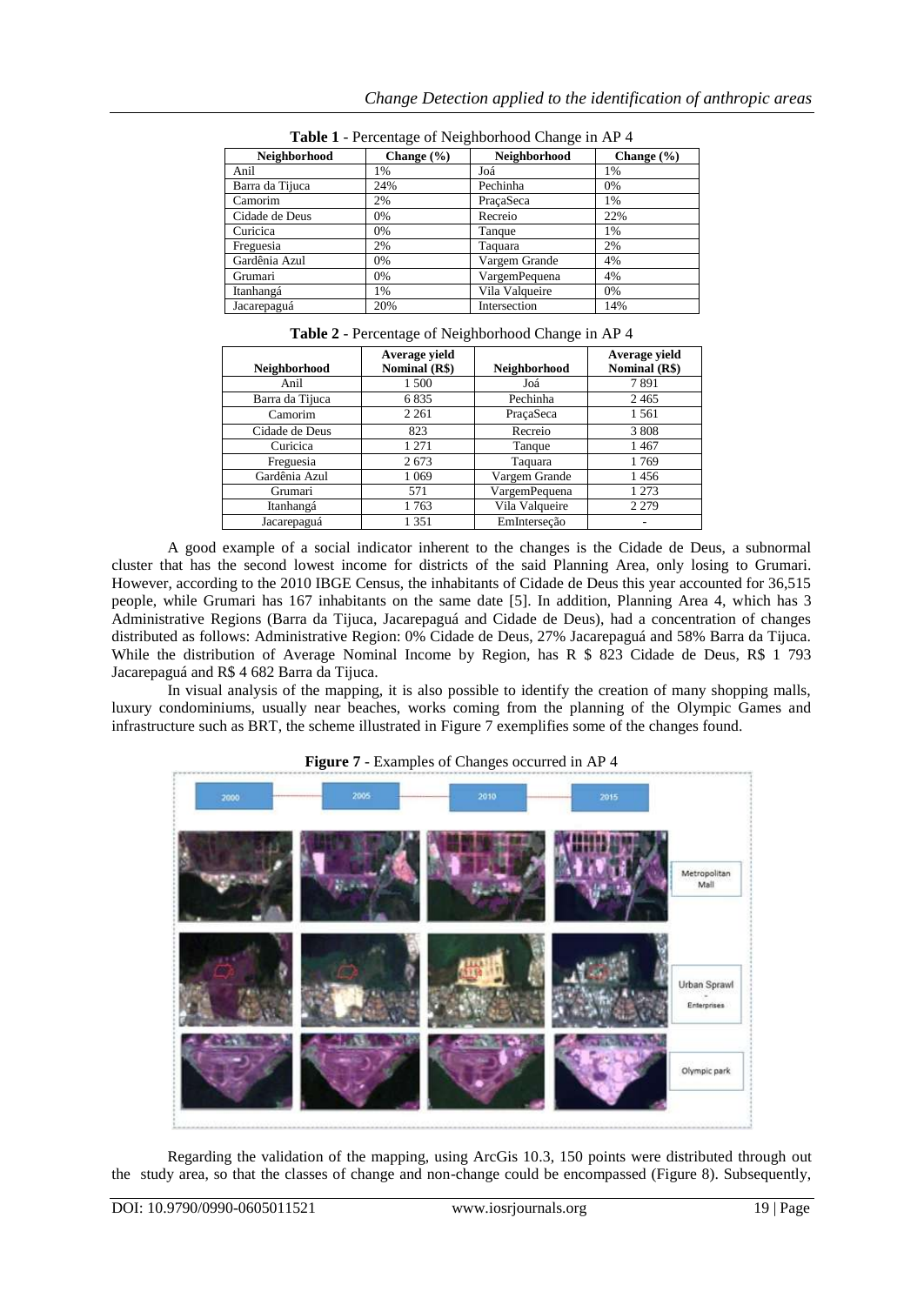these points were exported to Google Earth, which, through the years' toggle function, allowed us to indicate which areas actually changed, of the 150 sample points created 122 were indicated as correct, providing an accuracy of 81.3%, a high value that indicates an adequate mapping and that meets the criterion of precision adopted in the work. It is noteworthy that the validation classes were only change and not change, which encompasses both green and anthropic areas, since changes in water bodies were considered only in their extension, if it happened.



**Figure 8** – Points for Validation

## **IV. Discussion**

Since 1980, when there has been a great demographic explosion in the Carioca West Zone, more specifically in Barra da Tijuca, Rio de Janeiro has been experiencing an even more intense expansion in recent years, as a result of several investments and interests of contractors who found an area prone to without the need to explore a region with a lower income or already fully urbanized that does not allow the construction of new enterprises with large idle spaces, the PA 4, recently, still represented a relatively unoccupied area, in opposite the City Center, for example. Specifically, Planning Area 4 has undergone numerous transformations, it is true that since the opening of the Avenida Governador Carlos Lacerda Avenue (LinhaAmarela) in 1997, ease of access to commercial enterprises, shopping malls and other service providers ended up by strongly replacing the commercial use of industries, even residential occupancy became more upright, from the 2000s there was an abrupt expansion with the arrival of major events in the municipality of Rio de Janeiro, such as Pan Americans who was the precursor of the next, so grandiose, that the change in land cover and demographic increase, have become major future concerns.

Since the occupation plan, carried out by Lúcio Costa in 1969, according to the City Hall of Rio de Janeiro, AP 4 shows a fantastic growth, especially in the administrative region of Barra da Tijuca, which increased from 5,779 residents in 1970 to 174,353 in 2000, in a variation of 2,917% in 30 years. With data from the 2010 IBGE Census it is possible to verify that in the last two censuses (2000-2010), the West Zone as a whole (also includes the AP5), grew about 150%, these figures indicate a direction of growth still more developed by the Rio 2016 Olympic Games, this region has received from new sports arenas to the athletes' facilities, an advance not only in the sports arena, since after the Games, a consortium of 3 contractors will be able to explore regions of the Olympic park for real estate purposes.

Considering the local offer of free spaces, it is natural that there is a very intense and targeted real estate spread, however, the creation of infrastructure and the protection of the most needy residents should not follow such a high disparity model, which seeks to generate much more a region aimed at wealthier classes than truly expanding by advancement and sustainability.

With the Remote Sensing techniques, more specifically the Detection of Changes method, we were able to visually identify how the process of occupying a given area occurs, and even to associate with other factors and data that end up fostering a diverse range of studies. In addition to the identification of some large complexes, we have also been able to identify areas that have become denser, such as the construction of shopping malls such as the Metropolitan, the Olympic Park, the Athletes' Village and others, which unfortunately are not mainly aimed at structuring the neighborhoods, but focused on economic interests. One of